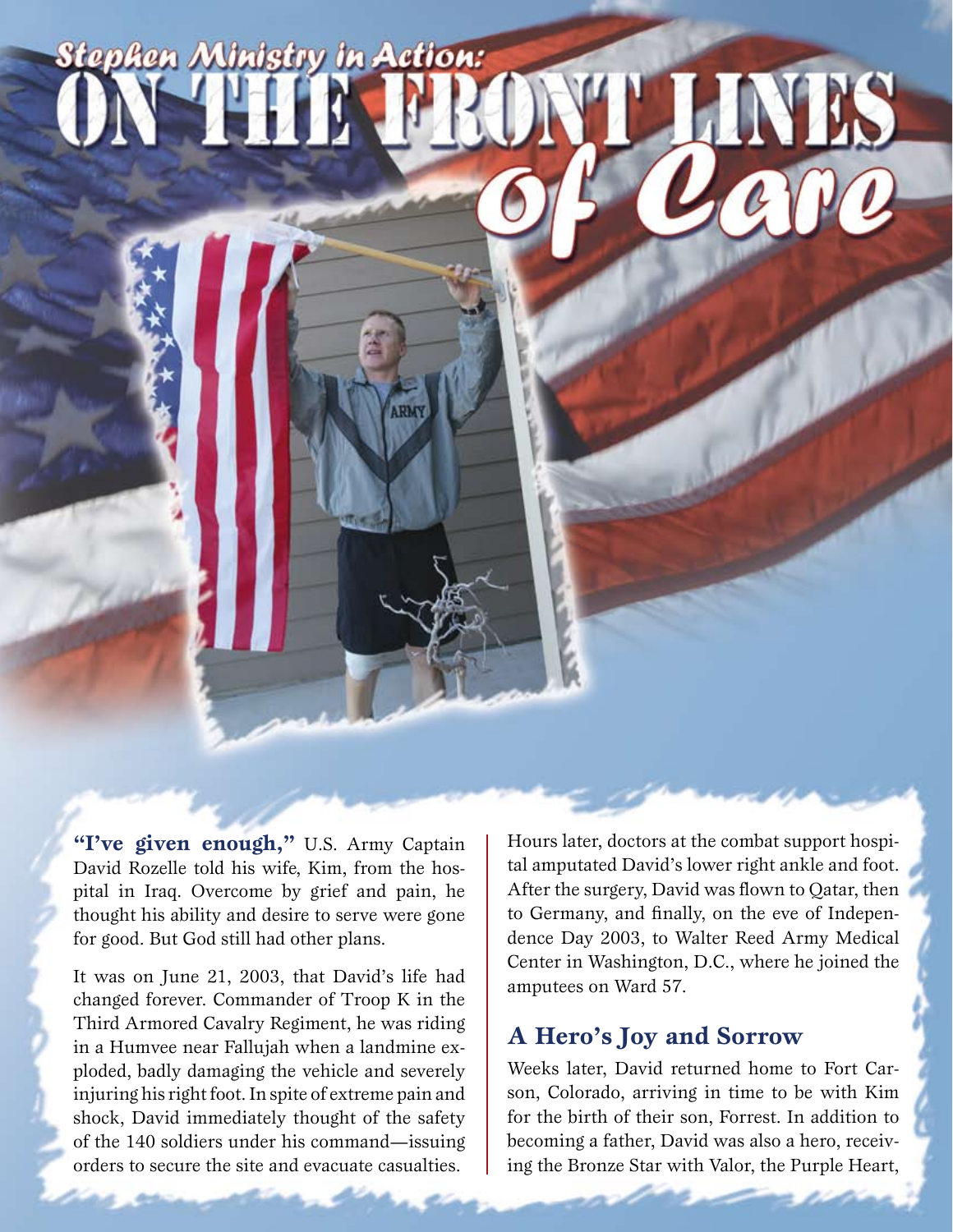the Army Commendation Medal (four awards), and the Army Achievement Medal (three awards). But any joy was short-lived; he spent day after day lying on the living room couch

in a haze of depression. "I realized how worthless I was becoming, but I felt like I deserved it," David said.

Kim's love and patience and his joy in Forrest gave David the strength to move forward. A meeting with President

Bush—and the President's invitation to join him someday for a run—encouraged him even more. He resolved to overcome his fears and pain by strengthening his body.

## **Making Physical Progress**

Eight surgeries and three months after the explosion, David received his prosthesis. He resumed rigorous physical activity and was soon fully functional, "jumping, walking steps, doing push-ups, and sprinting up small inclines."

Before long, he was on the Colorado slopes learning to ski again with the help of Disabled Sports USA. More sports followed—running, swimming, snowshoeing, and eventually marathons and triathlons. He encouraged others with disabilities to return to the sports they loved too.

### **A New Mission**

Physical activity provided a temporary emotional respite, but around six months after the

explosion in Iraq, a new reality struck. "I was lying on the couch, icing my leg, and it hit me, *'I'm going to be like this forever,'"* he said. "It finally sank in all at once. It was good that I was alone because I really got to cry it out. I was slowly realizing that I was going to have to adapt my lifestyle. My heart broke. It was after that day that my mind started to heal."

David now focused on two goals: his determination to return to the Army and his concern for the needs of others with injuries like his own. The first challenge—to be found fit for duty was straightforward. Pushing himself beyond the expectations of doctors, therapists, and even

*Overcome by grief and pain, he thought his ability and desire to serve were gone for good. But God still had other plans.*

himself, he got into better physical shape than he had been before leav-

#### ing for Iraq.

The second challenge was more difficult. "I had left Walter Reed unarmed with what I needed to heal," he said. "There was no established support system to take care of me." Doctors provided physical care, but David knew firsthand the tremendous emotional and spiritual needs of amputees.

Because he wanted to help other amputees, the Army sent him on a visit to Walter Reed Hospital. He went directly to Ward 57, w h e r e he sat, talked,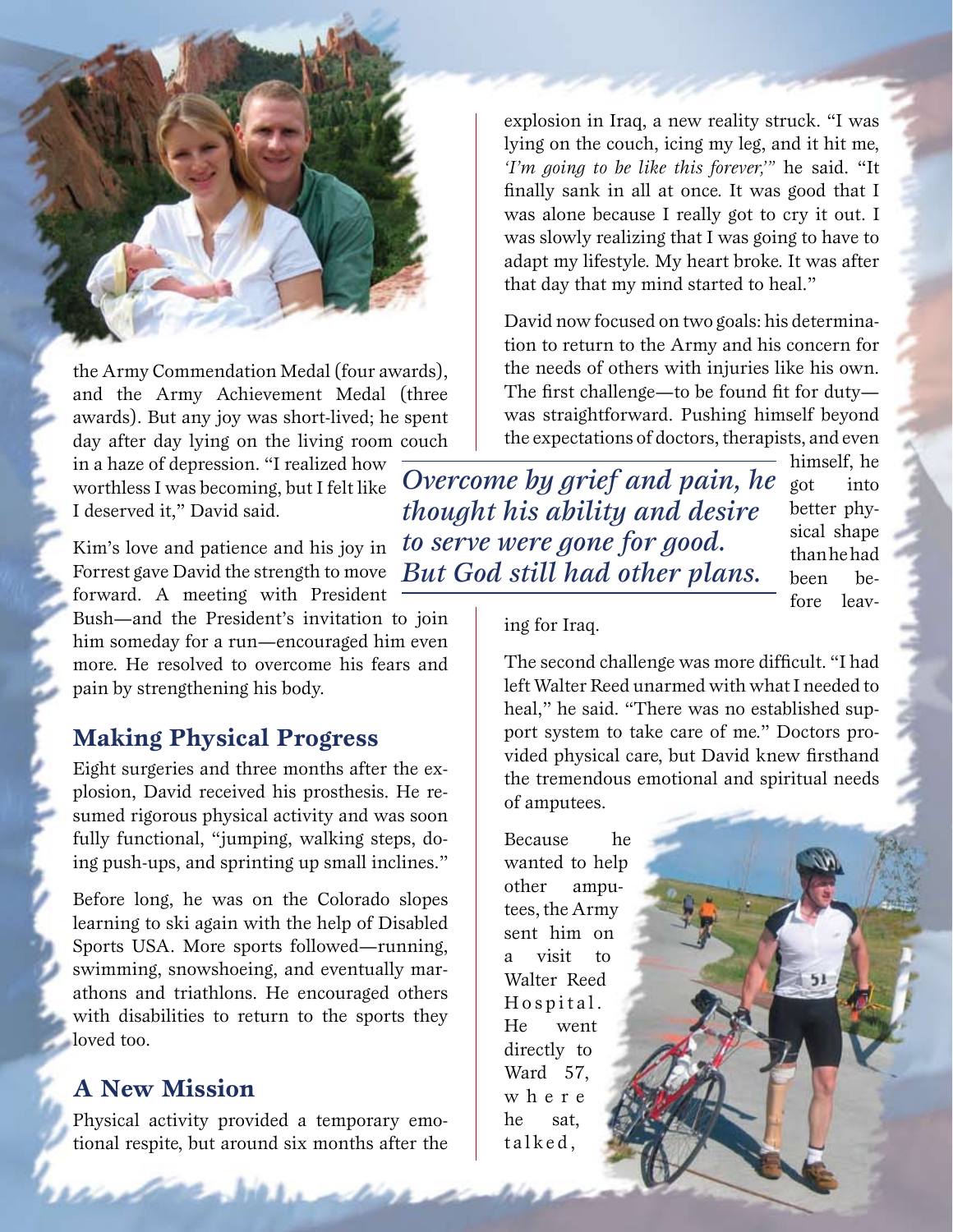and prayed with the amputees. Although they deeply appreciated his gift of time, David found their grief difficult to handle and knew he needed to be a better listener. He re-

turned home, wondering, *Where can I learn these skills?*

# **Called to Stephen Ministry**

In May 2004, David's church, First Presbyterian Church in Colorado Springs—a Stephen Ministry congregation since 1981—was preparing to train another class of Stephen Ministers. David attended an information session and applied to serve as a Stephen Minister. In the application interview, "David described how he felt called to minister to other amputees," said Ste-

phen Leader Arlene Bosma. "His dedication to his family, God, and his country was obvious and very inspiring."

Soon David was part of the congregation's eighth training class of Stephen Ministers. "He has an incredible faith," said Fred Paul, another trainee. "What I admire most in David is how he remains so focused on other people. Despite what happened to him, he always puts others' needs ahead of his own. Whenever he enters a room he introduces himself to anyone he doesn't know. At each training session, he made an effort to speak with everyone there. He really cared about them and how they were doing."

Arlene recalled, "During our training class on grief, David talked about the grief that people experience after losing a part of their body. He

shared how there can be a delay before the loss sinks in. For him it was six months before it hit him really hard that his life had changed. But it

> was also obvious that he had worked through it well because he was so open to talking about it."

"David relies on his faith in Jesus Christ to sustain him in all situations," said Rev. JoAnn Brechbill, Minister of Congregational Care and a Stephen Leader. "He took Stephen Ministry training because he wanted to be better prepared to help those who have challenges like his."

## **A Stephen Minister on the Battlefield**

During Stephen Ministry training, David received notice that the Army considered him "fit for duty." He wondered where he'd want to serve. Working

with amputees at Walter Reed? Behind a desk at Fort Carson? A new command?

He discovered the answer when he welcomed his troop back from Iraq. As he celebrated their homecoming, he realized how much he loved being an Army captain and cavalryman. On June 17, 2004, he resumed command, just four days before the first anniversary of his injury. "I was ready to command again, but as a stronger and more mature leader," David said.

Two weeks later—just a few sessions before he completed his Stephen Ministry training— David returned to Iraq, the first soldier in history to become an amputee and then resume his command on the same battlefield.

Back in Iraq, he frequently found himself using his Stephen Minister caregiving skills. "There are never enough chaplains to cover the needs